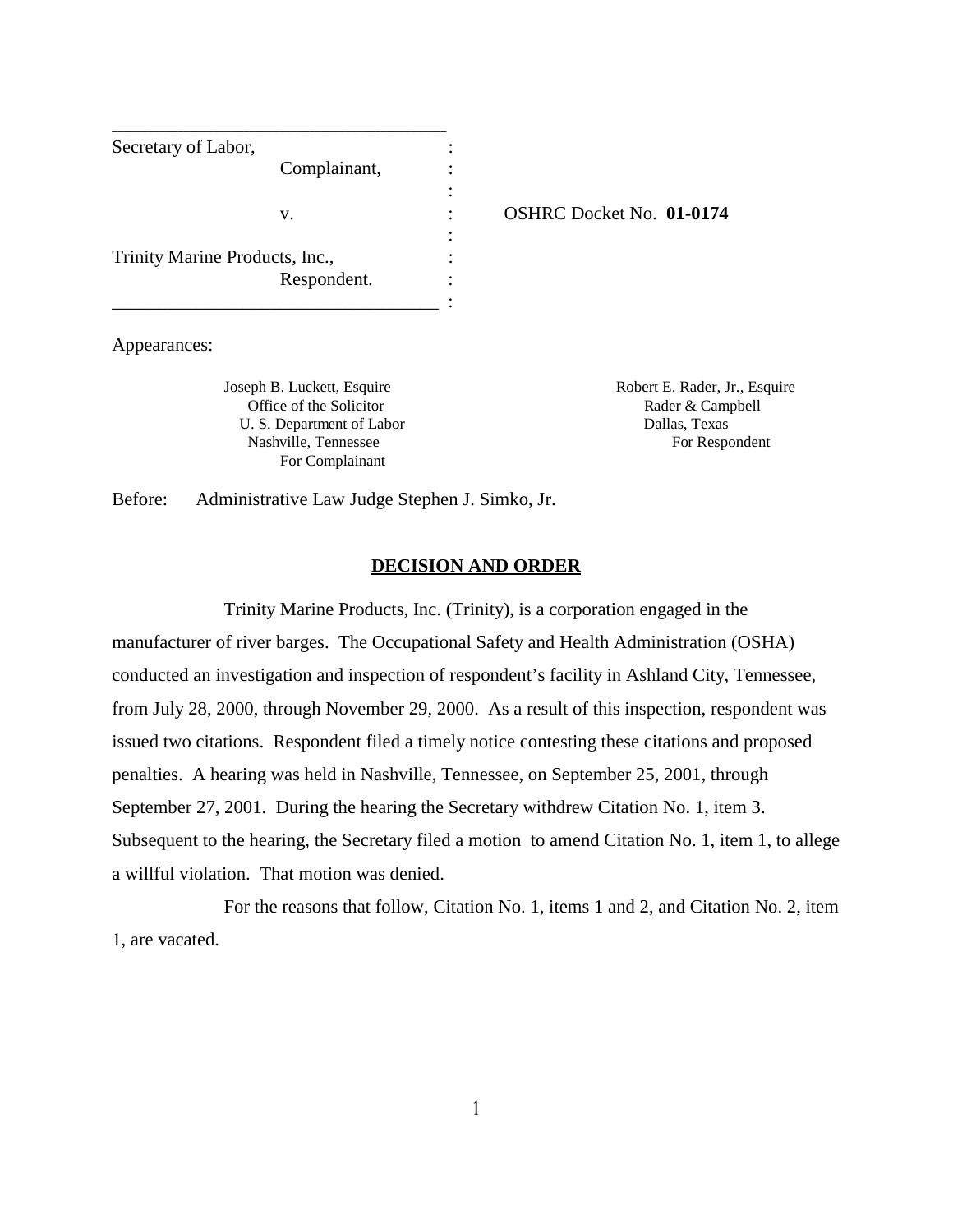#### Background

On Friday, June 30, 2000, Armand "J. R." Provencher, a Trinity employee, was tack welding angle iron ribs to the large sheet of steel that would eventually be the "rake" or bow of a barge. Provencher was working with James Fitts, a fitter. Fitts lined up the angle iron ribs and held them in position while Provencher tack welded them to the sheet of steel.

The welding that Provencher was doing is known as "stick" welding because it uses a welding rod. One end of the rod is clamped into the alligator jaws of the welding rod holder. The rod holder is connected by a cable, or "welding lead," to a welding machine. The welding machine generates and regulates the electrical current that flows through the welding lead and through the rod holder into the rod and causes the rod to melt when it contacts the steel being welded. The melting rod results in the seam, or "bead," that holds two pieces of steel together.

On the morning of June 30, 2000, Provencher initially had some difficulty getting a good bead to do his tack welds. Fitts checked two or three tacks done by the welding rod holder that Provencher was using. Fitts did not observe anything defective with the holder.

Later that morning, Fitts observed that Provencher was sweating a lot, dripping water onto the steel plate. He asked Provencher if he was all right. Provencher was tack welding strips of angle iron to a large sheet of steel laying on the concrete floor. Provencher had to bend over, kneel, or squat to make the tack welds. Shortly after Fitts asked Provencher if he was all right, Provencher stood up, grabbing himself as he came up holding the energized or "hot" welding rod holder. He fell onto his back with both arms crossed and the welding rod holder underneath his arms, tight against his chest. Fitts asked, "What's wrong with you?" Provencher responded, "I'm electrocuted."

Fitts called for help and at the same time attempted to pull the welding rod holder away from Provencher's body by pulling on the welding lead. Another employee, Travis Taylor, ran over and the two of them began pulling on the welding lead in order to get the holder away. However, the rod holder was clenched tightly in the hand next to Provencher's chest, and that arm was crossed by Provencher's other arm, making it difficult to pull it loose. Fitts and Taylor jerked on the cable violently five or six times and actually pulled Provencher off the ground

**2**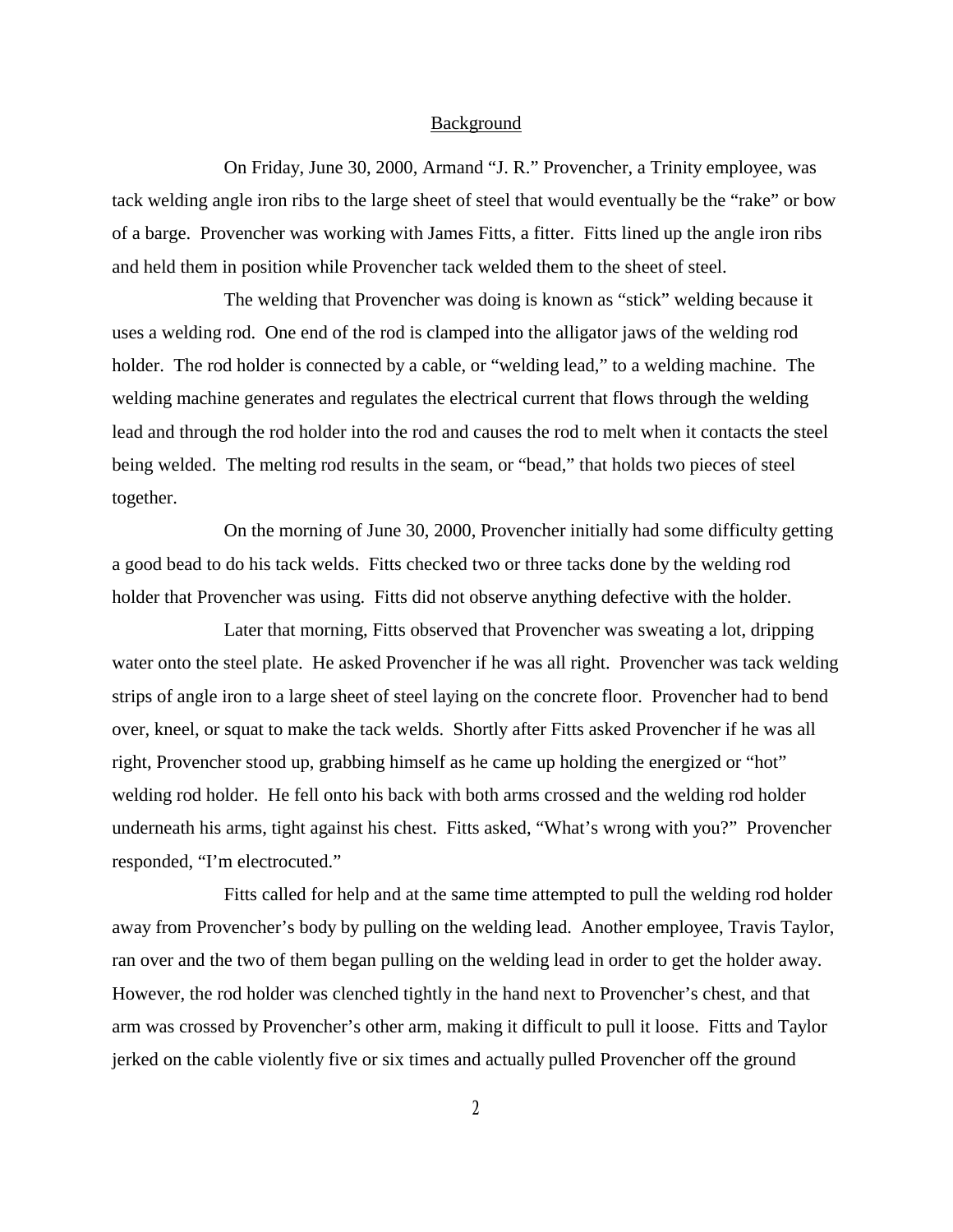before they were able to get the rod holder loose. When it finally did come loose, Travis Taylor just threw it over his head. Provencher was rushed to the hospital and died later that day. As a result of this incident, OSHA began its investigation on July 28, 2000.

### Discussion

The Secretary has the burden of proving violations of standards promulgated under the Act.

> In order to establish a violation of an occupational safety or health standard, the Secretary has the burden of proving: (1) the applicability of the cited standard, (b) the employer's noncompliance with the standard's terms, (c) employee access to the violative conditions, and (d) the employer's actual or constructive knowledge of the violation (*i.e.*, the employer either knew or, with the exercise of reasonable diligence could have known, of the violative conditions).

*Atlantic Battery Co.*, 16 BNA OSHC 2131, 2138 (No. 90-1747, 1994).

## Citation No. 1, Item 1 Alleged Serious Violation of 29 C.F.R. § 1915.56(a)(2)

The Secretary in Citation No. 1, item 1, alleges that:

Current carrying parts passing through the portion of the electrode holder which the arc welder or cutter grips in his hand and the outer surfaces of the jaws of the holder were not fully insulated against the maximum voltage encountered to ground:

> a) employees were not protected from contacting uninsulated metal parts of the welding rod holder during welding operations for the rake bottom on June 30, 2000.

It is undisputed that the standard applies to the working conditions at respondent's

shipyard. The threshold question is whether Trinity failed to comply with the terms of the standard.

The standard at 29 C.F.R. § 1915.56(a)(2) provides:

(2) Any current carrying parts passing through the portion of the holder which the arc welder or cutter grips in his hand, and the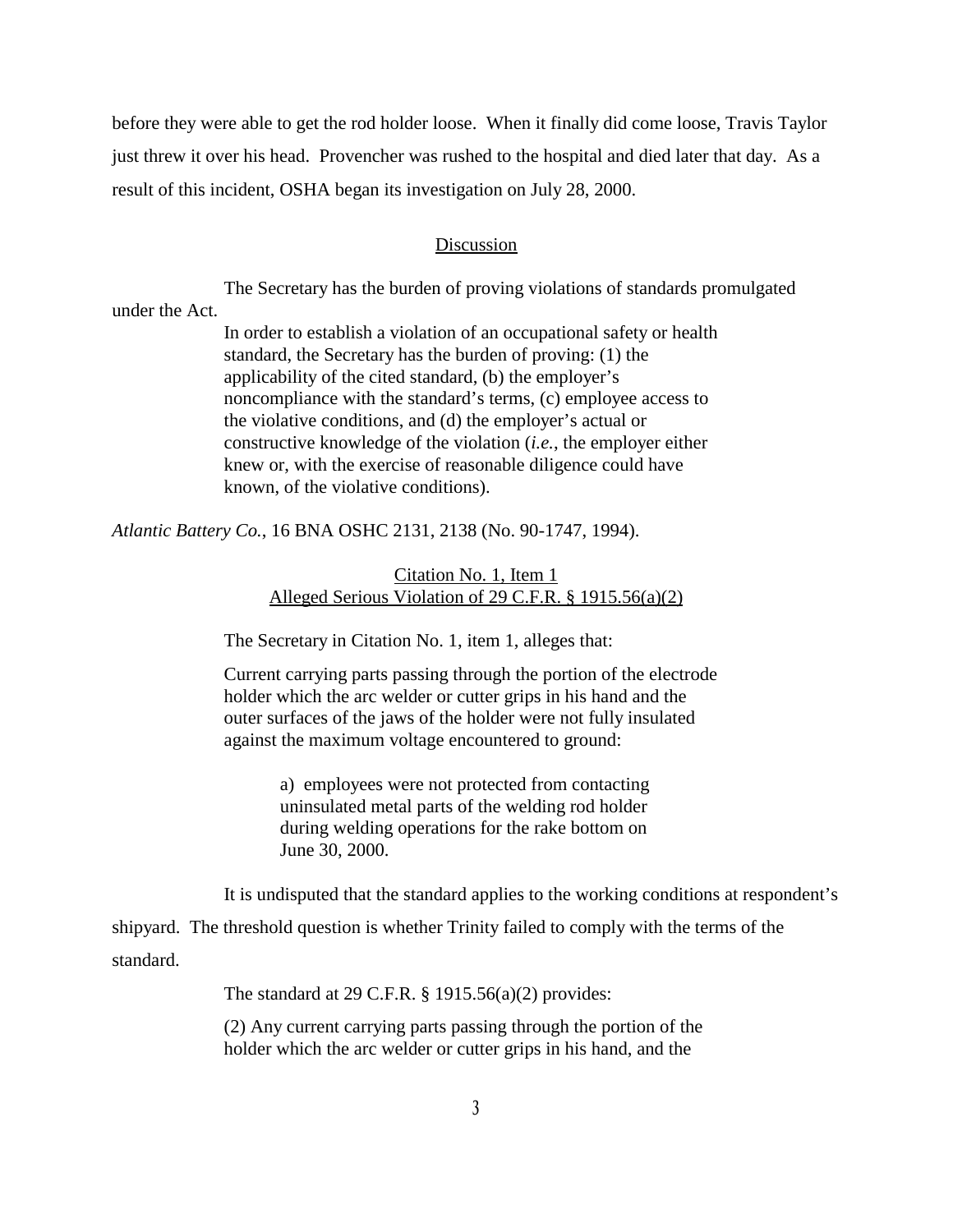outer surfaces of the jaws of the holder, shall be fully insulated against the maximum voltage encountered to ground.

Prior to the incident that resulted in his death, Trinity's employee, Armand Provencher, was tack welding, using a welding rod holder, or stinger, connected to an electrical welding machine. This was Mr. Provencher's first day on the job actually performing work as a welder. Shortly before the incident, James Fitts, an experienced fitter, checked and used the same welding rod holder used by Provencher. He found no defects. Trinity's employees are instructed to inspect tools before use and are trained not to use damaged tools. During the electric shock incident, Fitts and Travis Taylor, another Trinity employee, attempted to pull the welding rod holder away from Provencher. When the rod holder was finally dislodged, Taylor threw it over his head. This work area consisted of a steel plate laying on concrete. After the incident, the screw that holds the rod holder insulation in place was found on the steel plate. A broken piece of the insulator was also found in the area of the metal deck. All the evidence presented in this case indicates that damage to the rod holder occurred when Taylor pulled the rod holder from Provencher's chest and threw it over his head. The missing insulator screw and broken piece of insulator found in the immediate area are evidence that the welding rod holder was damaged during the attempt by fellow employees to save Mr. Provencher. The Secretary presented no evidence to show that the welding rod holder was damaged in any manner prior to the incident.

Mr. Provencher was tack welding at the time of the incident. This is evidence that the welding rod was in place in the rod holder. The welding rod holder was against his chest when he was electrocuted. The rod itself is energized during the tack welding operation and can shock an individual even if the rod holder is fully insulated and undamaged. The fact that Mr. Provencher received a fatal electrical shock is not evidence that the rod holder was damaged or otherwise not fully insulated. It is, however, evidence that the employee contacted some energized part. The logical inference is that part was the welding rod.

The Secretary has failed to prove that Trinity did not comply with the terms of 29 C.F.R. § 1915.56(a)(2) while the employee was using the welding rod holder on June 30, 2000.

**4**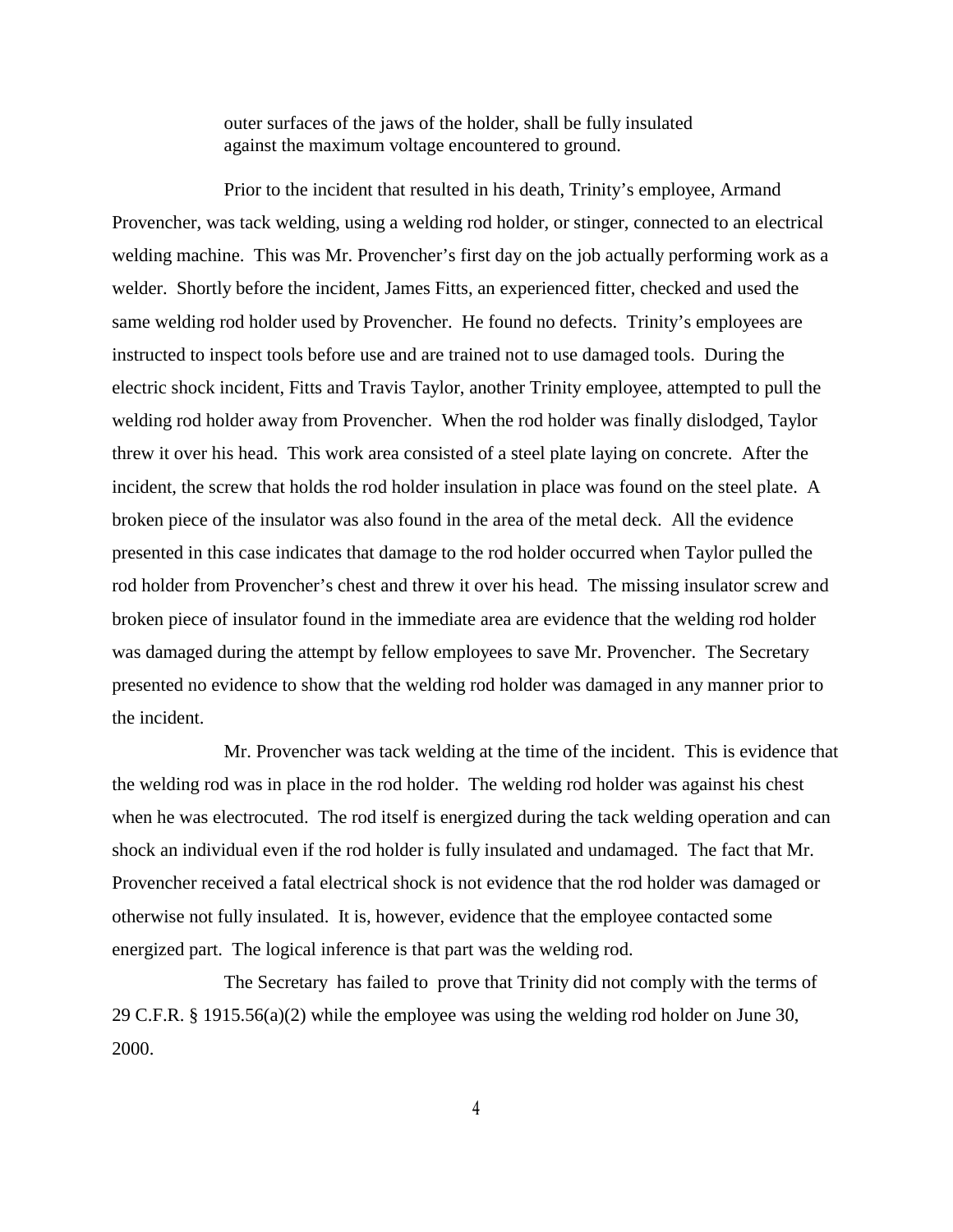## Citation No. 1, Item 2 Alleged Serious Violation of 29 C.F.R. § 1910.1200(h)(1)

The Secretary in Citation No. 1, item 2, alleges that:

Employees were not provided information and training as specified in 29 CFR 1910.1200(h)(1) on their initial assignment and whenever a new hazard was introduced into their work area (Maritime Reference 1915.1200):

> Employees were not provided training on such items as the Jetweld 2 welding rods, exposing employees to such hazards as Iron, Manganese, Manganese alloys and compounds, Silicates and other binders, Quartz, Cellulose and other carbohydrates, Mineral silicates, Silicon, Silicon alloys and compounds, Iron Oxides, Arc rays, electric shock, and radiation.

The standard clearly applies to respondent's operations.

The standard at 29 C.F.R. § 1910.1200(h)(1) provides:

(h) *Employee information and training.* (1) Employees shall provide employees with effective information and training on hazardous chemicals in their work area at the time of their initial assignment, and whenever a new physical or health hazard the employees have not previously been trained about is introduced into their work area. Information and training may be designed to cover categories of hazards (*e.g.*, flammability, carcinogenicity) or specific chemicals. Chemical-specific information must always be available through labels and material safety data sheets.

Minimum requirements for employee training are set forth in 29 C.F.R.

1910.1200(h)(3) as follows:

(3) *Training.* Employee training shall include at least:

(i) Methods and observations that may be used to detect the presence or release of a hazardous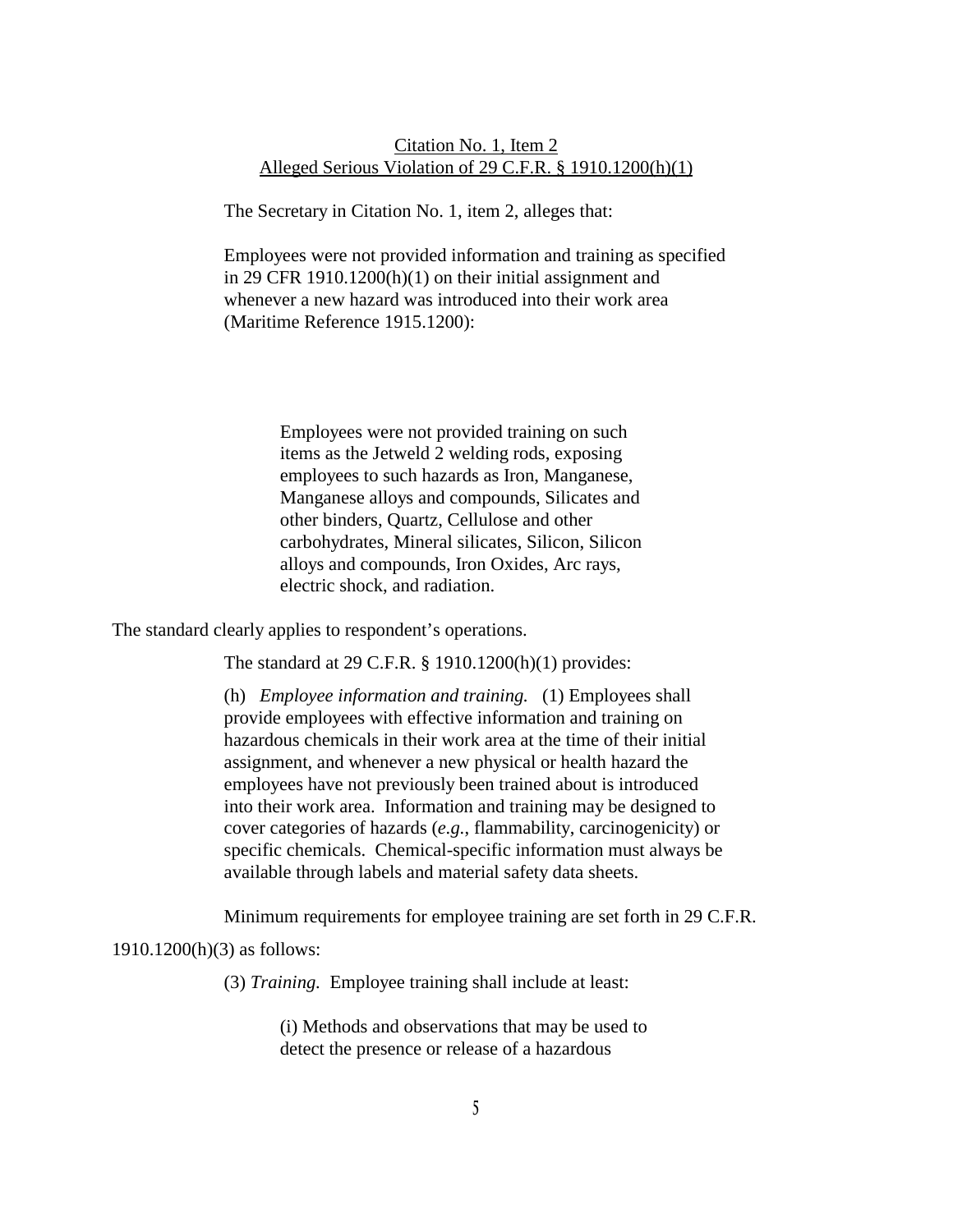chemical in the work area (such as monitoring conducted by the employer, continuous monitoring devices, visual appearance or odor of hazardous chemicals when being released, etc.);

(ii) The physical and health hazards of the chemicals in the work area;

(iii) The measures employees can take to protect themselves from these hazards, including specific procedures the employer has implemented to protect employees from exposure to hazardous chemicals, such as appropriate work practices, emergency procedures, and personal protective equipment to be used; and,

(iv) The details of the hazard communication program developed by the employer, including an explanation of the labeling system and the material safety data sheet, and how employees can obtain and use the appropriate hazard information.

The issues to be decided are whether respondent provided its employees training relating to the hazards of welding rods such as the Jetweld 2 welding rods, and whether such training complied with the requirements of the standard.

The Secretary alleges that Trinity violated the terms of the standard based on an interview statement by one employee, Travis Taylor. During that interview, Mr. Taylor stated that he was not trained on the Material Safety Data Sheets and the hazard communication program. Herbert Snapp, the OSHA investigator, testified training was not provided to Mr. Taylor relating to the hazards associated with the Jetweld 2 welding rod that was being used by employees on June 30, 2000.

At the hearing, Mr. Taylor testified initially that he was not trained or instructed on the adverse effects of welding fumes, the composition of the welding rod, or the electrical hazards of welding. During cross-examination, however, he stated that during training he was told about the hazards of welding fumes, using the rod, and about the dangers of possible shock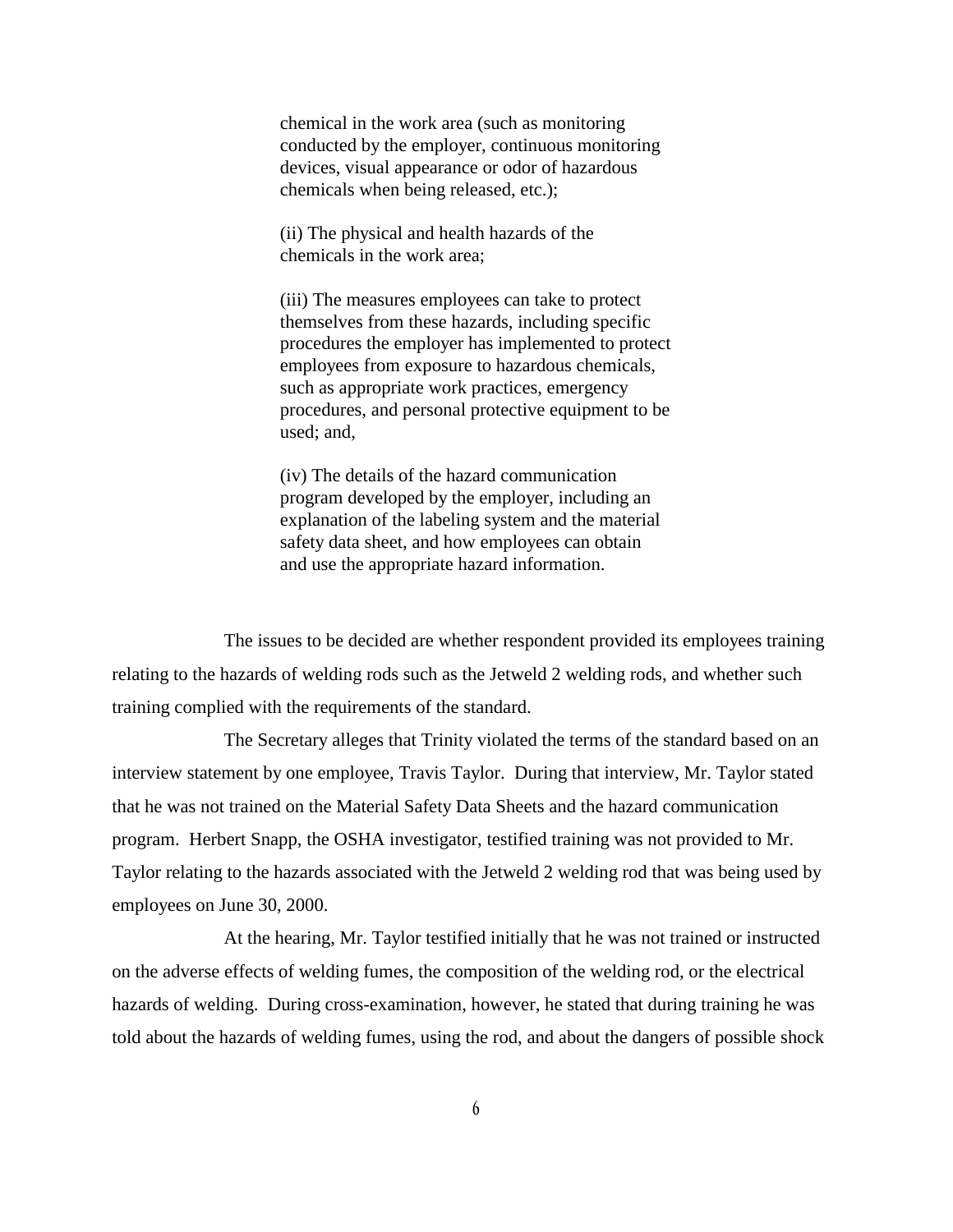from welding. This witness appeared confused during his testimony on training and information actually provided to him. He readily agreed with questions suggesting first that he was not trained and later that he was or might have been trained adequately concerning the hazards relating to welding. After observing the demeanor of this witness and thoroughly reviewing his testimony on this issue, I find his testimony lacks credibility as to whether or not he was adequately trained on the chemical and physical hazards of the welding rods used on June 30, 2000.

Trinity provides HAZCOM training for its employees when they are hired and then subsequently on an annual basis. The standard at 29 C.F.R. § 1910.1200(h)(1) allows information and training to cover categories of hazards or specific chemicals. Trinity's training did not address specific chemicals in the welding rods, but rather addressed categories of hazards, *i.e.,* welding fumes, heat, burns, flash burns to eyes, and personal protective equipment (PPE). Its training covers types of metals and chemicals generally found in welding rods and fumes and health effects of breathing fumes. Ventilation and PPE are also discussed.

Sherry Hay, Trinity's site safety manager, provides comprehensive safety training for new hires. She gave new employee training during the period that Travis Taylor was hired. She gives the same training every week. That training includes the above-described HAZCOM training relating to welding hazards. While Ms. Hay did not specifically recall Mr. Taylor, she did recall providing this training and instruction for all newly hired employees during the period when Mr. Taylor was hired. I conclude that this training was provided to Mr. Taylor. The Secretary has not presented sufficient evidence to prove that such information and training relating to welding hazards did not comply with the requirements of 29 C.F.R. § 1910.1200(h)(1).

# Citation No. 2, Item 1 Alleged Willful Violation of Section 5(a)(1) of the Act

In order to prove a violation of section  $5(a)(1)$  of the Act [29 U.S.C. §  $654(a)(1)$ ], the Secretary must show that: (1) a condition or activity in the employer's workplace presented a hazard to employees; (2) the cited employer or the employer's industry recognized the hazard; (3)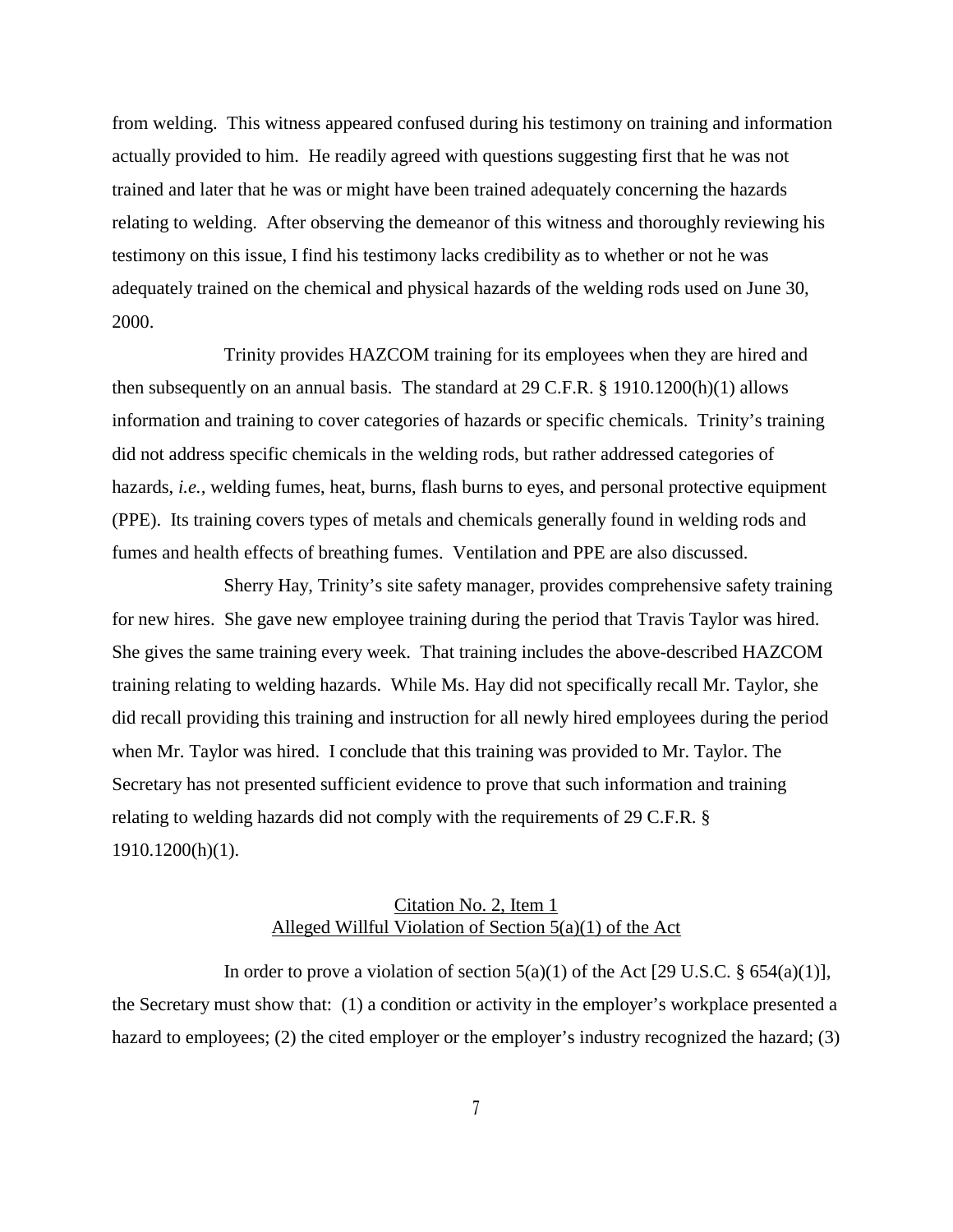the hazard was likely to cause death or serious physical harm; and (4) feasible means existed to eliminate or materially reduce the hazard. *Waldon Health Care Center,* 16 BNA OSHC 1052, 1993 CCH OSHD ¶ 30,021 (Nos. 89-2804 & 89-3097, 1993) (consolidated).

The Secretary in Citation No. 2, item 1, alleges that:

The employer did not furnish employment and a place of employment which were free from recognized hazards that were causing or likely to cause death or serious physical harm to employees in that employees were exposed to:

> The employer did not ensure that employees were wearing dry clothing such as gloves and other garments while performing welding operations at the rake bottom assembly area, exposing employees to the hazard of electric shock. Among other methods, one feasible and acceptable abatement method to correct this hazard is to ensure that employees are always wearing dry gloves and clothing when welding.

The Secretary's citation did not indicate the date of the alleged violation of section 5(a)(1), but the parties clearly understood that the working conditions were those that existed on June 30, 2000.

Evidence presented at the hearing focused on two distinct alleged hazards: wet gloves and wet clothing. For convenience, these alleged conditions will be separately considered.

Armand Provencher, on his first full day as a welder for Trinity, was tack welding steel angle braces to flat steel. He was wearing welding gloves made of leather and kevlar. Mr. Provencher had difficulty laying a bead, was sweating profusely, and appeared very nervous.

James Fitts, an experienced fitter, worked with and in close proximity to Mr.

Provencher throughout the morning of June 30, 2000. Although he saw Mr. Provencher sweating a great deal, he did not notice whether his gloves were sweaty.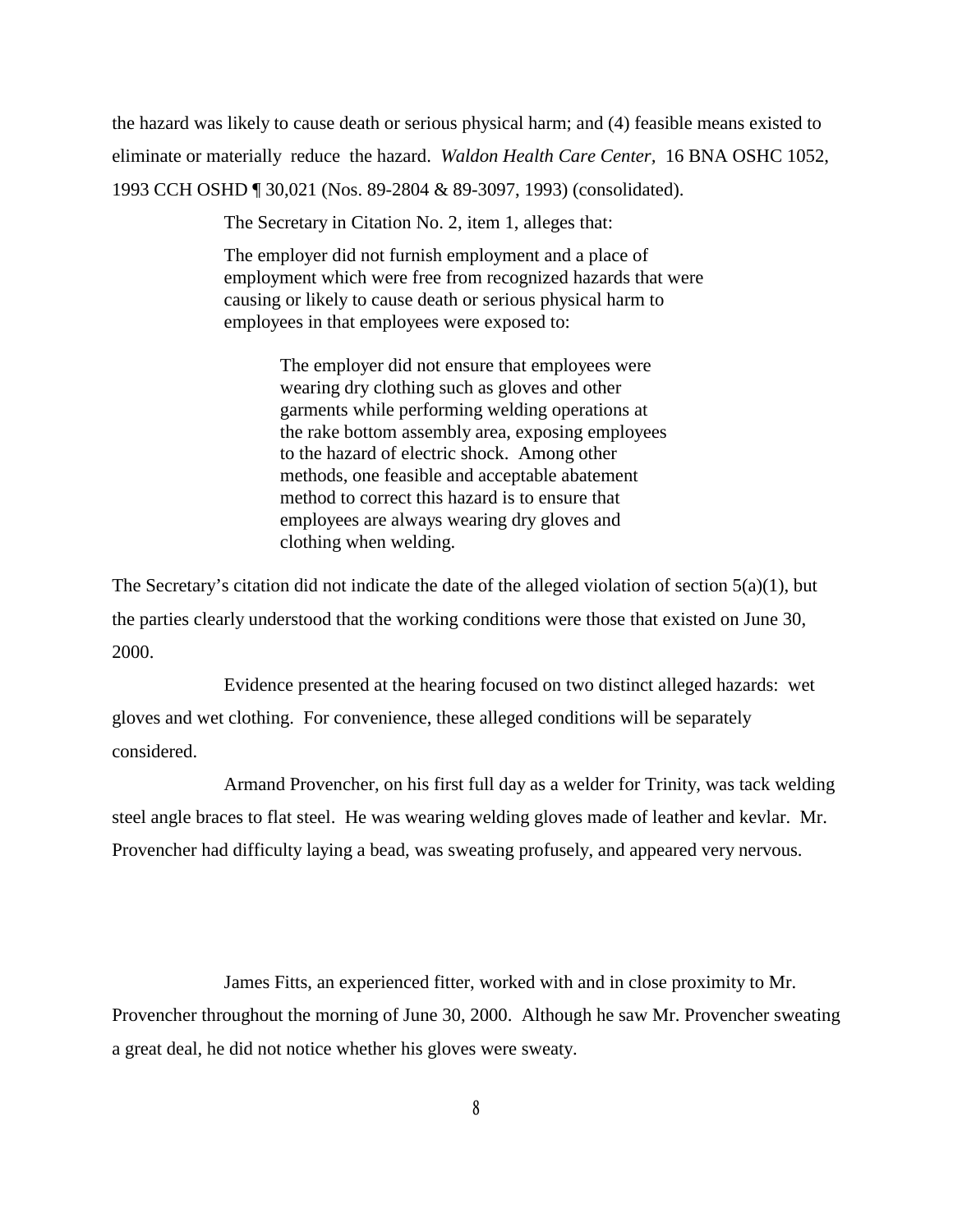Randle Krantz teaches welding to employees of Trinity. Mr. Snapp, the OSHA compliance officer, testified that Mr. Krantz told him he was helping Mr. Provencher get started welding on June 30, 2000, and Mr. Provencher's clothing and gloves were wet. On crossexamination Mr. Snapp testified that when he asked Mr. Krantz if the gloves were wet, Mr. Krantz responded, "Yes, I'm sure they were wet because he was sweating so much." At the hearing, Mr. Krantz testified that he did not observe whether Mr. Provencher's gloves were wet and that he did not recall telling Mr. Snapp that this employee's gloves were wet.

In its posthearing brief, respondent admits that it expects a welder's gloves to come in contact with the energized welding rod holder and that the gloves insulate the welder from the energized rod holder. Trinity also recognizes that gloves do not provide insulation if saturated, *i.e.*, wet on the outside and all the way through. Charles Latiolais, Trinity's corporate director, testified that the company trains welders to keep at least two pairs of gloves and change them if they become saturated. Travis Taylor, a fitter and welder, testified that his supervisor, Don Littlefield, instructed him not to touch anything if his gloves are wet and for him to put on a dry pair. There appears to be no dispute between the parties that gloves saturated with sweat or water are hazardous conductors of electricity and must be changed.

The Secretary produced insufficient evidence to prove that Mr. Provencher's gloves were saturated or wet outside or that Trinity failed to ensure that his gloves were dry. While the welder's hands may have been sweaty inside the gloves, no evidence was presented to show that the gloves were saturated with sweat or otherwise wet on the outside where the gloves might contact an energized electrical part and conduct electricity to the welder. The Secretary failed to prove that the gloves worn by Mr. Provencher created a hazard.

Witnesses consistently testified that Armand Provencher's shirt was soaked with sweat prior to the incident on June 30, 2000. Randle Krantz, the welding instructor, testified that Provencher was sweating profusely. Donald Shelton, the employee's supervisor, told the OSHA compliance officer that Provencher was sweating a great deal and was wringing wet with sweat. Richard Gaye, Trinity's lead man who assigned Provencher his work, told Mr. Snapp the welder was sweating a lot and very nervous. James Fitts testified that Provencher was sweating a lot, and water was dripping down on the metal plate. He gave consistent statements to the OSHA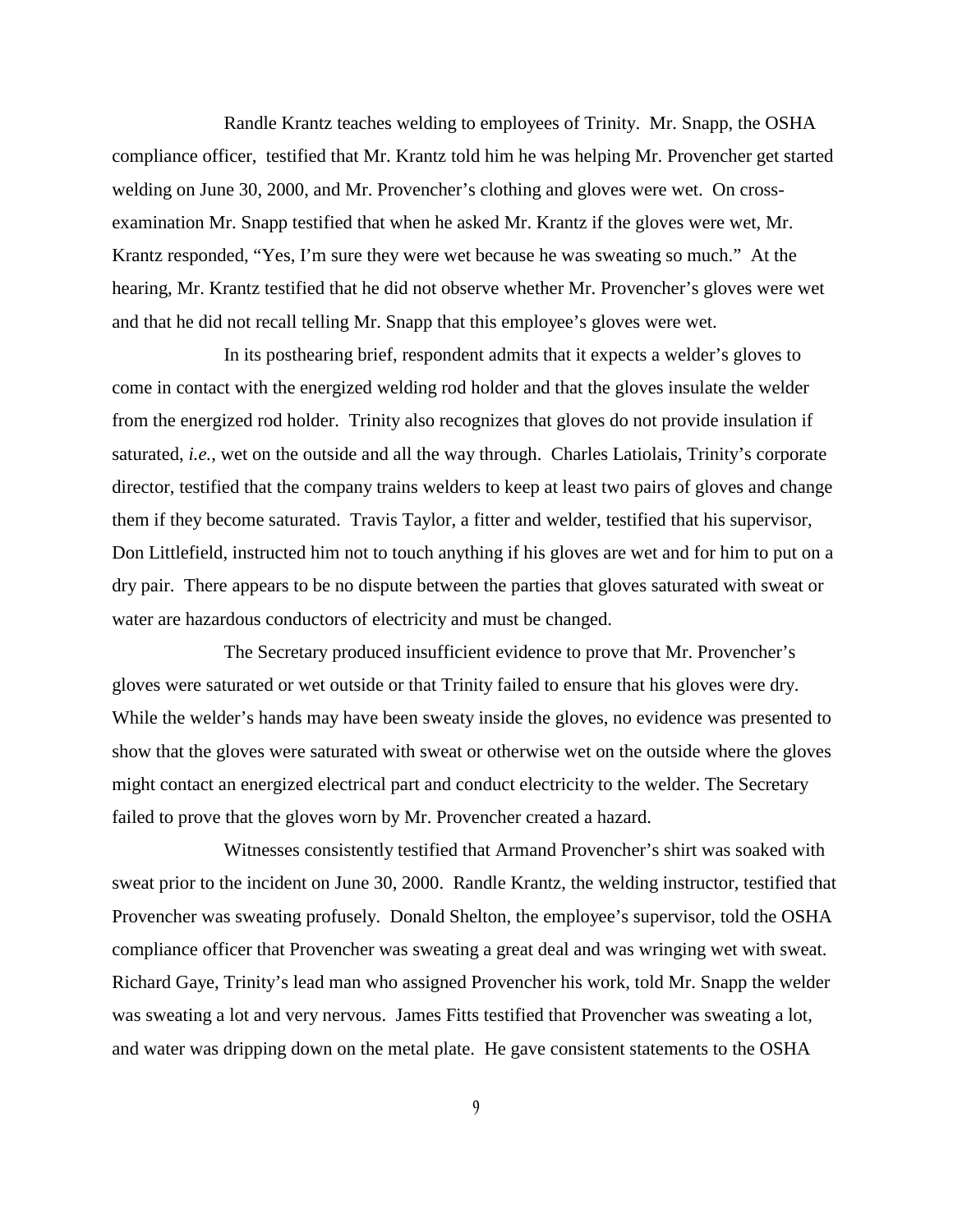compliance officer and to Trinity. While the condition of Mr. Provencher's sweat-soaked shirt is undisputed, the questions to be decided are whether this condition constitutes a hazard and, if so, whether such hazard is recognized by respondent or its industry.

The Secretary has asserted throughout this case that welding while wet or sweaty is a recognized hazard. The Secretary's argument that the sweat-soaked shirt worn while welding is a recognized hazard is based primarily on the Material Safety Data Sheet for the welding rods used by respondent (Exh. C-7), the Operating Manual for the arc welding machine (Exh. C-8), ANSI Standard Z49.1, and the testimony of Stewart Adams, complainant's expert witness.

The Material Safety Data Sheet (MSDS) for the welding rods used by Trinity

reference the ANSI Standard Z49.1 and provides precautions in part as follows:

Protective Clothing: Wear hand, head, and body protection which help to prevent injury from radiation, sparks and electrical shock. See Z49.1. At a minimum this includes welder's gloves and a protective face shield, and may include arm protectors, aprons, hats, shoulder protection, as well as dark substantial clothing. Train the welder not to permit electrically live parts or electrodes to contact skin . . . or clothing or gloves if they are wet. Insulate from work and ground.

This MSDS was in effect and in Trinity's possession on June 30, 2000. It was

given to the Secretary by Malcolm Fontenette, Trinity's marine division safety manager.

The operating manual for the Idealarc Lincoln Welder used by Mr. Provencher on

June 30, 2000, provides safety precautions in part:

1. Protect yourself from possible dangerous electrical shock:

a. The electrode and work (or ground) circuits are electrically "hot" when the welder is on. Never permit contact between "hot" parts of the circuits and bare skin or wet clothing, wear dry, hole-free gloves to insulate hands.

This manual was also provided to OSHA by Mr. Fontenette.

The American National Standard for Safety in Welding, Cutting and Allied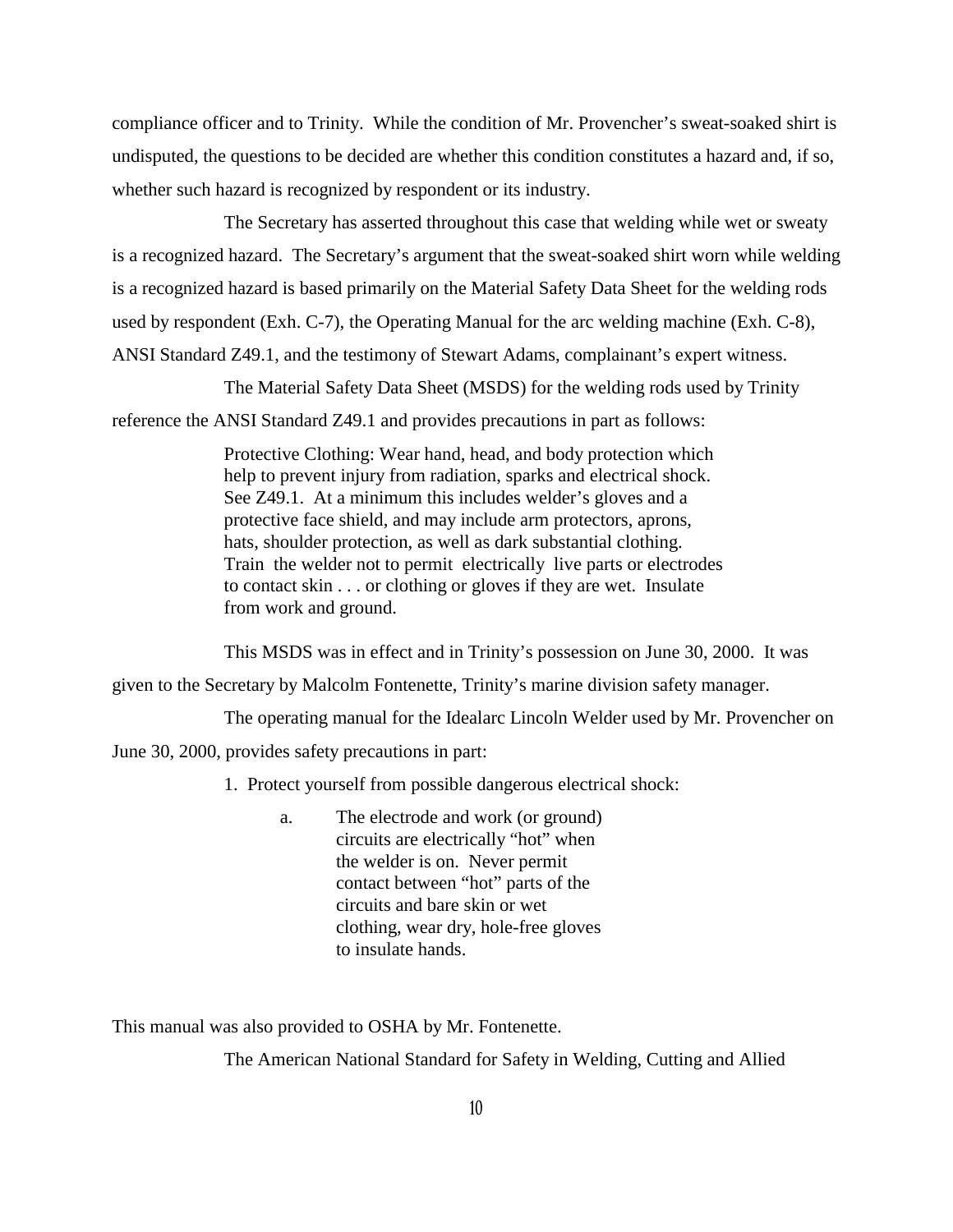Processes in effect on June 30, 2000, was the 1999 edition of ANSI Z49.1. Section 11.4.9.1 of that standard is identical to the same numbered section of an earlier edition offered into evidence at the hearing by complainant in Exhibit C-9. At the hearing, I delayed ruling on admitting that exhibit. The earlier edition contained in Exhibit C-9 was not in effect on June 30, 2000. The Secretary did not indicate the time period during which it was in effect. After consideration, Exhibit C-9 is rejected. Mr. Snapp's testimony relating to that portion of ANSI Z49.1 that is identical to the 1999 edition is allowed. With agreement of counsel after the hearing, judicial notice is taken of ANSI Z49.1:1999. Section 11.4.9.1 of that standard provides:

> **11.4.9.1 Live Metal Parts.** The welder shall never permit the live metal parts of an electrode, holder, or other equipment, to touch bare skin or any wet covering of the body.

In her brief, the Secretary addresses the current edition of ANSI Z49.1. She did not offer that edition into evidence but I will consider it, having taken judicial notice of it. Complainant refers to standards set forth in sections E11.2.2 and E4.3.6. A careful review of Z49.1 reveals that these paragraphs are not standard requirements, as argued by complainant, but rather are merely explanatory information. All such paragraph numbers of explanatory information is preceded by the letter "E". This is explained on page 1 of ANSI Z49.1

Explanatory information paragraphs must be read in conjunction with the corresponding Standard paragraph. Standard requirements are listed in the left columns and explanatory information on the right. The explanatory sections cited by the Secretary must be read in conjunction with the standard requirements that they explain or to which they are added. The standard at 11.2.2 provides:

> **11.2.2 Environmental Conditions**. When using alternating current (ac) or direct current (dc) arc welding machines, the welding operator shall take special care to prevent electrical shock, when working under electrically hazardous conditions. The manufacturer shall be consulted when unusual service conditions are encountered.

The corresponding explanatory information at E11.2.2 provides in part: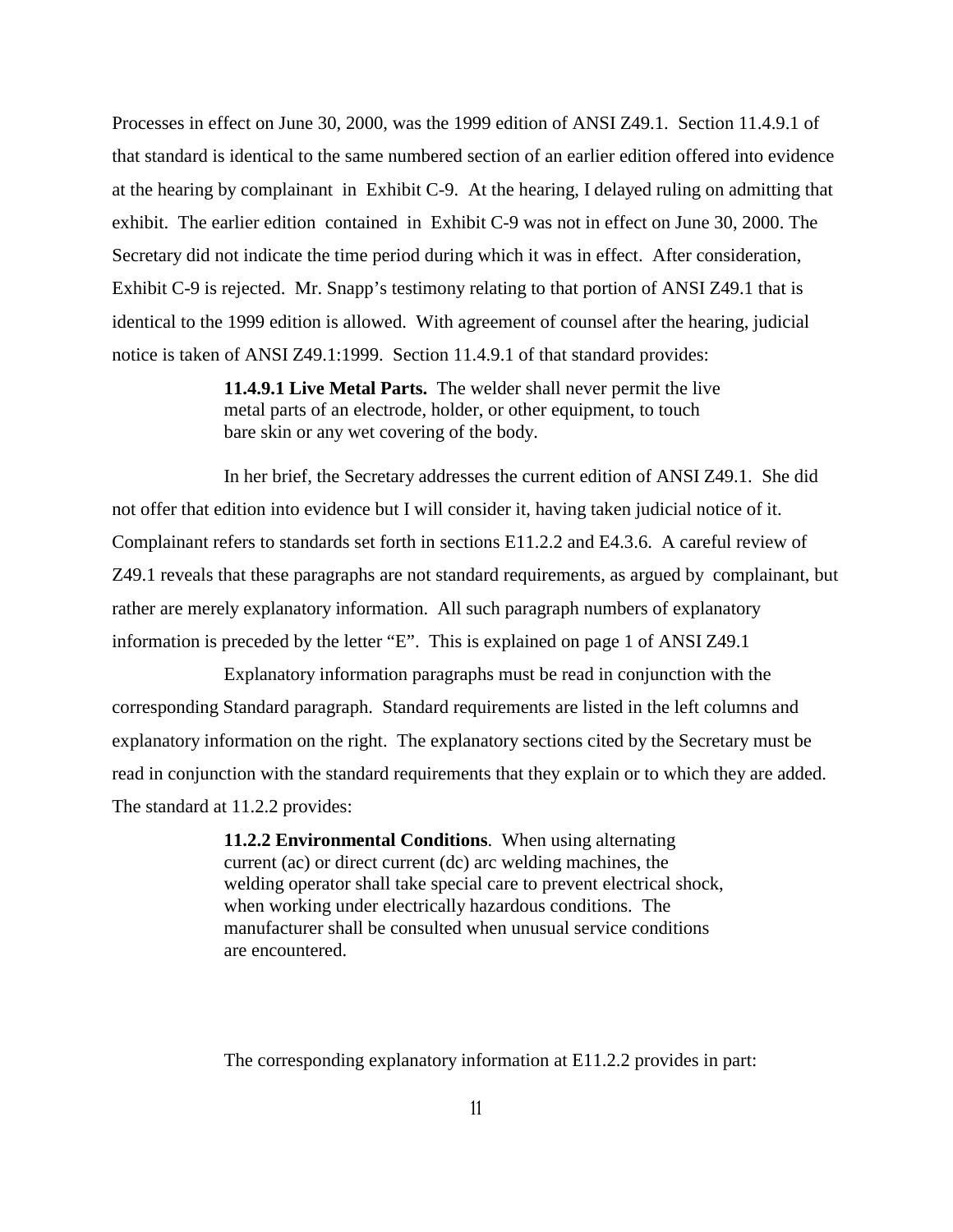**E11.2.2** Water or perspiration may cause electrically hazardous conditions. Electrical shock may be prevented by the use of nonconductive gloves, clothing, and shoes and avoiding contact with live electrical parts.

The standard requirement at 4.3.6 provides:

**4.3.6 Other Protective Clothing**. Properly fitted flame-resistant plugs in the ear canals, or equivalent protection, shall be used where hazards to the ear canals exist.

(This refers only to ear plugs.)

The corresponding explanatory information at E4.3.6 provides:

**E4.3.6** Dry, hole-free clothing will usually be sufficient to adequately insulate the welder from electric shock (see 11.3 and 11.4).

Note that E4.3.6 refers to section 11.4, which includes section 11.4.9.1 that specifically advises against contact of wet clothing with live electrical parts of welding equipment.

Reading these sections and explanatory paragraphs in conjunction with section 11.4.9.1 does not lead to the conclusion that the ANSI standard, the American National Standards Institute, or the shipbuilding industry, recognizes that welding while wearing other than dry clothing is a hazard.

The MSDS not only references ANSI Z49.1, but warns the employer to train the welder not to permit live parts or electrodes to contact skin or wet clothing. The Idealarc operating manual uses similar language to warn the user to never permit contact between electrically "hot" parts of the circuit and bare skin or wet clothing.

The emphasis in section 11.4.9.1 of ANSI Z49.1, the MSDS, and the operating manual is on the avoidance of contact between energized parts and bare skin or wet clothing. All three envision or anticipate that welders will wear wet clothing during some welding operations. The action required in all three documents is to not permit the live metal parts of the electrode, the holder, or other equipment to contact that wet clothing. None of these documents prohibit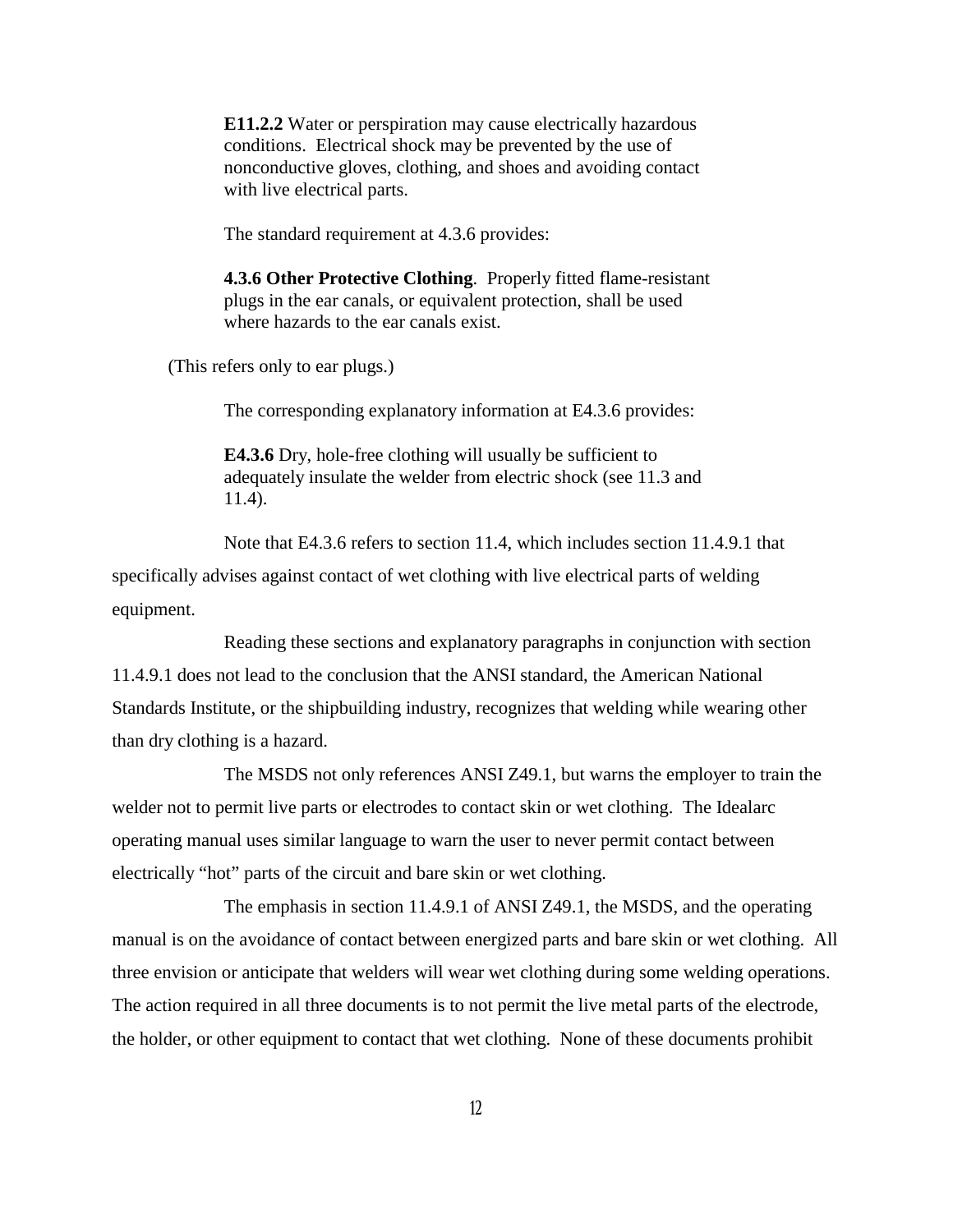wet clothing or require welders to wear dry clothing.

Stewart Adams testified on behalf of the Secretary. Mr. Adams is employed at the Puget Sound Naval Shipyard in Bremerton, Washington. He is a supervisor and safety specialist in the safety and health office of the shipyard. Mr. Adams manages the safety programs for the shipyard, including electrical safety. He supervises a staff of fifteen employees. The Puget Sound Naval Shipyard is a United States Naval facility which repairs Navy ships. It has six dry docks and approximately 7,500 employees. Approximately 450 welders work daily at the shipyard. While Mr. Adams' experience has been in the four large public shipyards in the United States, he was of the opinion that work conditions at the Puget Sound shipyard are similar to those in private shipyards.

Mr. Adams testified that he was of the opinion that there is a hazard when someone welds while his clothing is wet. He based this opinion in part on perspiration being a good conductor since it is water saturated with salt. He further opined that if clothing is wet, it becomes a good conductor, and any insulating properties it had are decreased significantly because it is wet. He later testified, in his opinion, once a person's clothing becomes wet, it is going to conduct electricity and poses an electrical safety hazard if electricity is near that person.

Mr. Adams testified that welding while wet or sweaty is a recognized hazard, indicating that once clothing becomes wet and saturated, it will conduct electricity. He stated that this hazard is recognized in the shipbuilding industry. He testified that ANSI Z49.1 is recognized in the shipbuilding industry, stating that at times different shipbuilding councils are members of the ANSI committee. He did not elaborate on this assertion. No names of councils or members were provided. No dates of service were given. Throughout Mr. Adams' testimony, few underlying facts or data were elicited by complainant as bases for Mr. Adams' opinions. Most of his opinions appear to be based on other opinions or unidentified scientific principles relating to the conductivity of electricity in the medium of impure water or sweat.

Mr. Adams admitted that in confined spaces within ships, it is hot; welders sweat; everybody sweats. If they do not, they are going to be very sick. He felt that sweating was not a bad thing until it saturated clothing, which can lead to an electrical safety issue of getting shocked.

**13**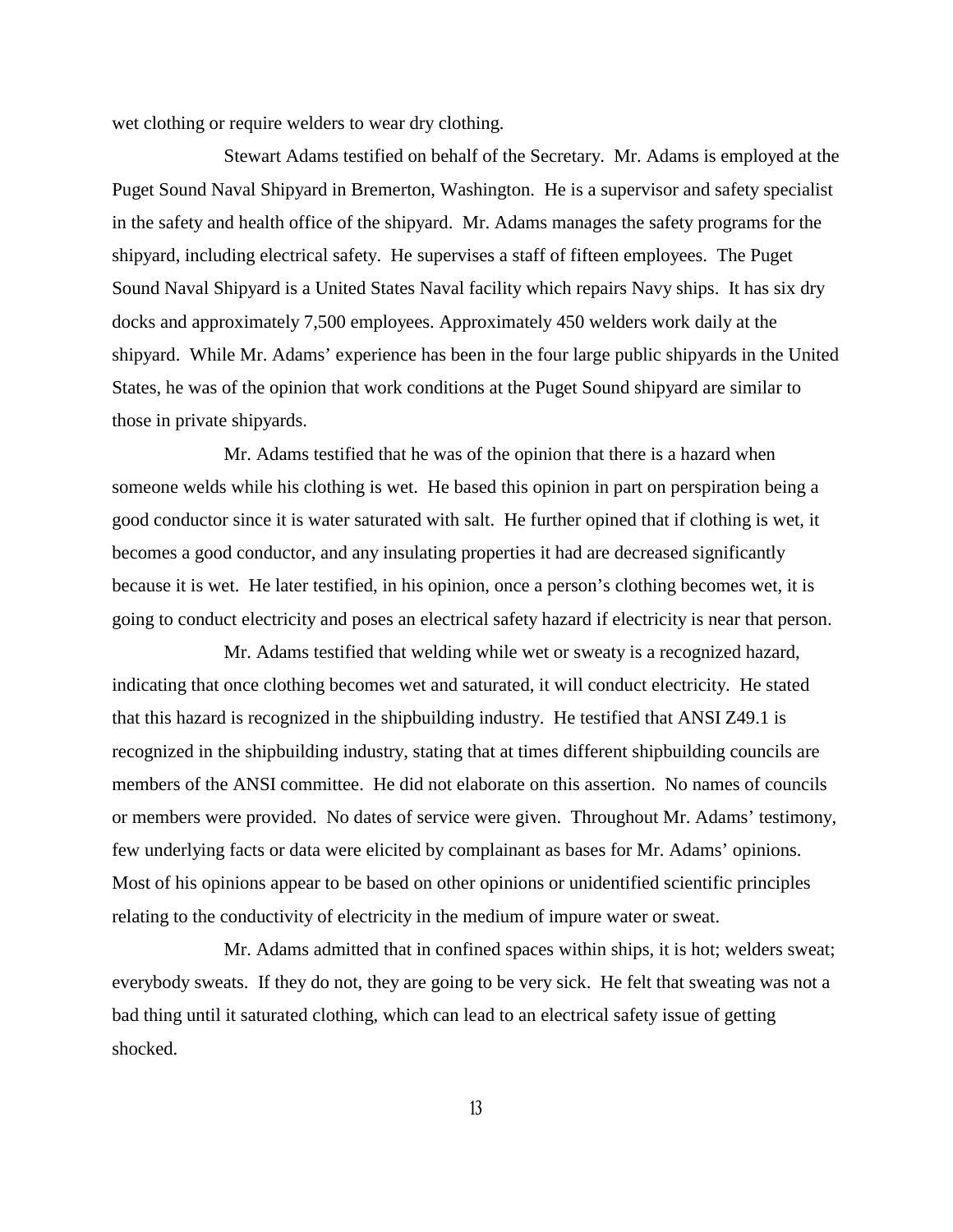This witness did rely in part on ANSI Z49.1 in forming his opinion that welding while wet or sweaty is a recognized hazard in the shipbuilding industry. As discussed above, section 11.4.9.1 of that standard anticipates the occurrence of clothing or body coverings being wet. It does not prohibit such wet clothing or direct that dry clothing must be worn. That standard does direct that live metal parts of the electrode, holder or equipment never be permitted to touch the wet clothing.

The Secretary and its witness, Stewart Adams, rely on this ANSI standard to assert that Trinity exposed its employees to the hazard of electric shock by not ensuring that employees were wearing dry clothing. As discussed more fully above, the ANSI standard does not mandate or require that dry clothing be worn while welding. Acknowledging the fact that welders will wear wet clothing at times while welding, section 11.4.9.1 of ANSI Z49.1 prohibits the welder from touching such wet clothing with live electrical metal parts of the welding equipment. Prohibiting contact of such live electrical parts to wet clothing is not equivalent to requiring that such clothing be dry while welding. It also does not serve as support for an opinion or allegation that failure to ensure employees wear dry clothing while welding is a hazard recognized by respondent or its industry.

Trinity maintained the MSDS that referenced the ANSI standard. It also had in its possession the operating manual that contained warnings similar to those in section 11.4.9.1 of the ANSI standard. Even if respondent were aware of the ANSI standard or members of its industry served on ANSI committees, recognition of the hazard by Trinity or its industry would not necessarily require respondent to take steps beyond ensuring that live parts do not contact wet clothing while welding. Respondent cannot be found to have recognized a hazard of electrical shock from welding without ensuring that its welders wore dry clothing.

The evidence presented by the Secretary in this matter is insufficient to prove that failure to ensure employees wore dry clothing while welding exposed employees to the hazard of electrical shock. Furthermore, the Secretary failed to prove that allowing employees to weld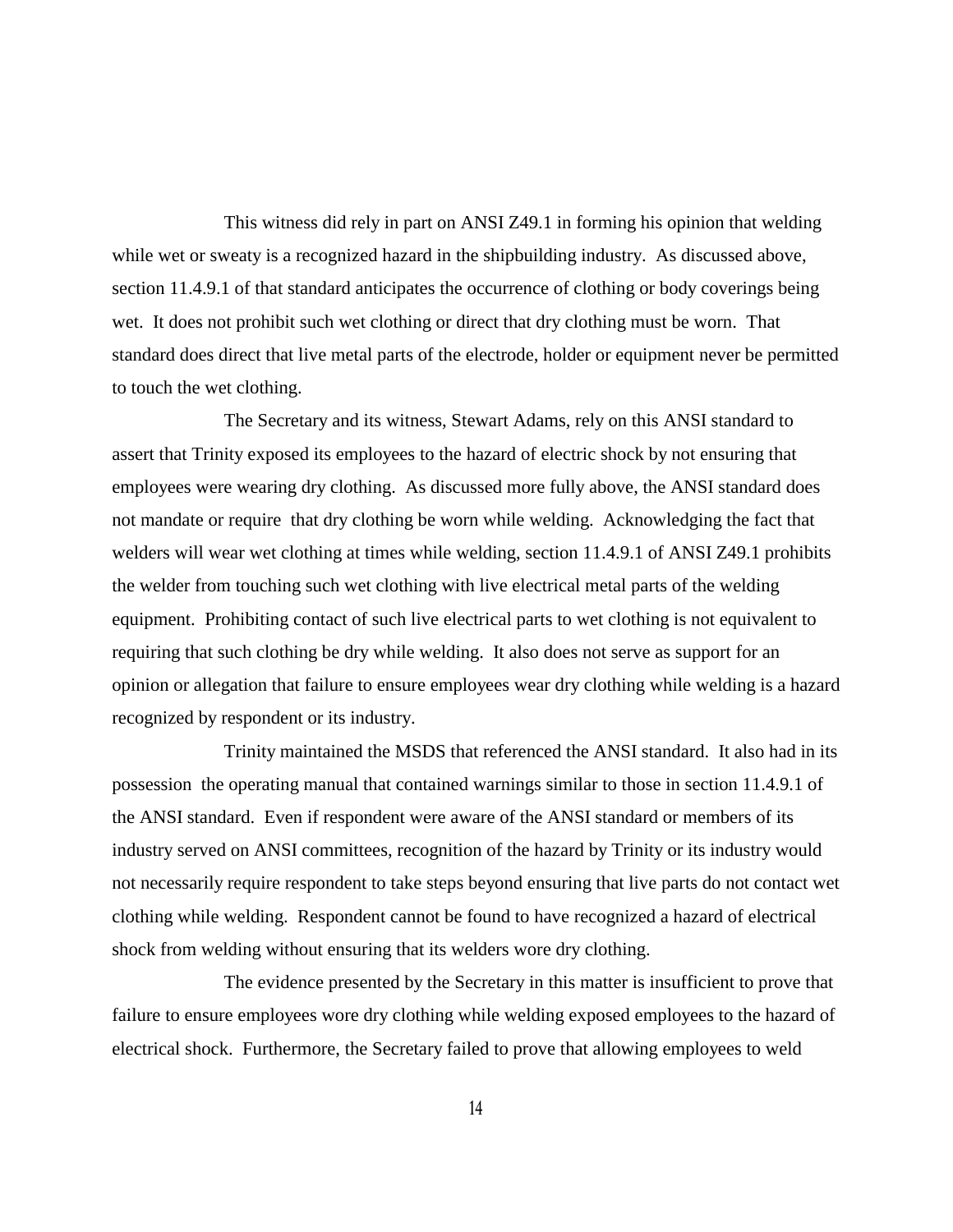while wearing wet clothing was a hazard recognized by respondent or its industry.